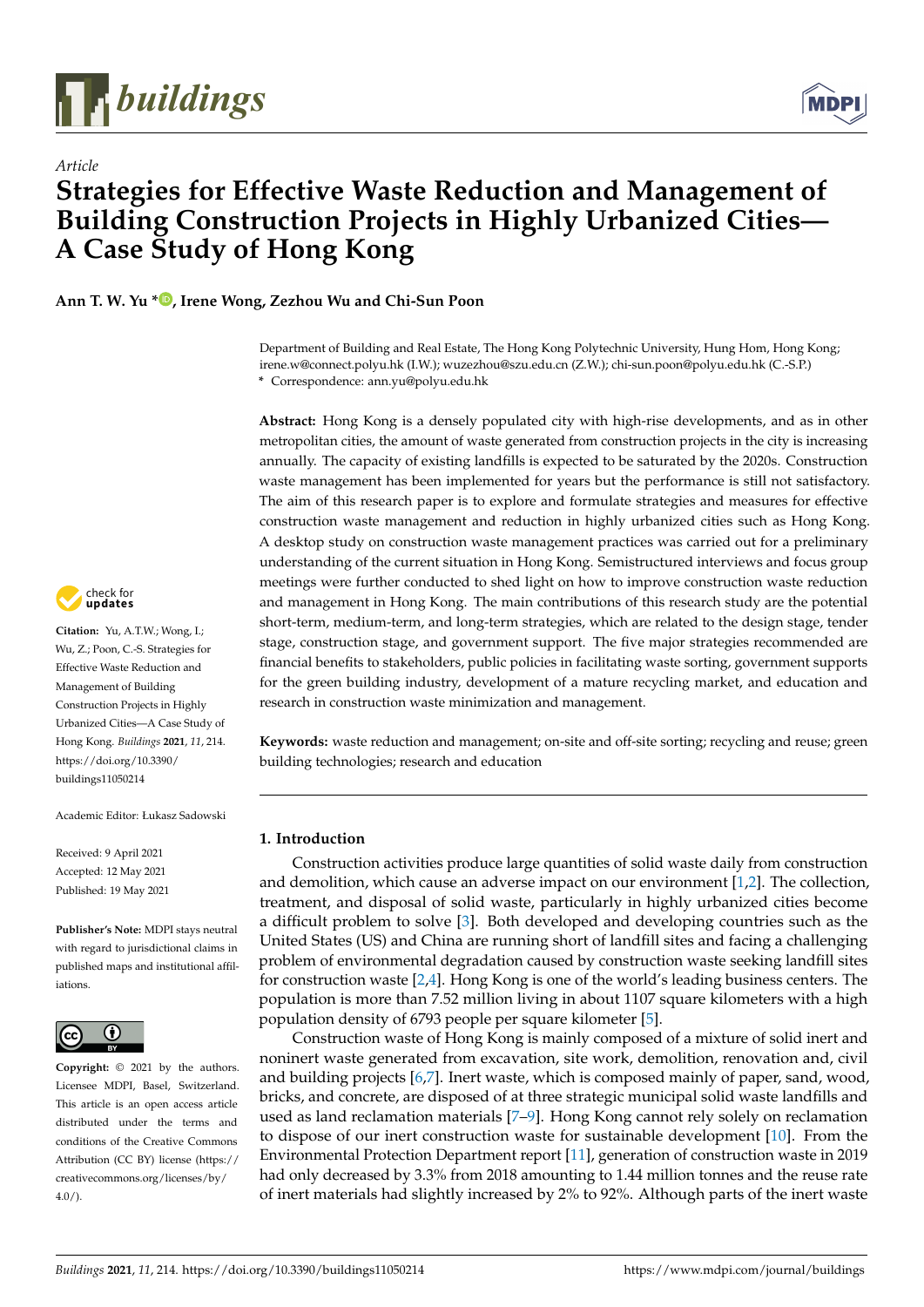particularly concrete aggregates have high reuse potential  $[4,12]$  $[4,12]$ , the mixing of inert and noninert waste generated from construction works increases the difficulty of separation ending up in a large portion of inert waste at public filling areas and landfills [\[7\]](#page-12-6). Reuse of demolished concrete to substitute natural aggregates can solve the shortage problem of natural aggregates [\[13\]](#page-12-11) and preserve valuable space in landfills [\[14\]](#page-12-12). "Preservation of the environment and conservation of the rapidly diminishing natural resources should be the essence of sustainable development" [\[12\]](#page-12-10) (p. 72). Reviewing the practices of waste management indicated that the current strategies for waste reduction and management of building construction projects in a highly urbanized city of Hong Kong are not effective [\[15\]](#page-12-13). Hong Kong should develop and implement effective strategies to reduce and manage construction waste and handle the problem in a more environmentally responsible way [\[8\]](#page-12-14).

The Hong Kong Polytechnic University had carried out a consultancy research project for the Construction Industry Council (CIC) exploring effective strategies for management and reduction of construction and demolition waste in Hong Kong and summarized in eight reports and a summary report. The aim of this paper is to develop and summarize short-term, medium-term, and long-term strategies to improve the effectiveness of waste management for building construction projects in highly urbanized cities such as Hong Kong. The novelty of this research paper is the categorization of the strategies according to the timeline of the building projects. This paper serves as a comprehensive collection of all the updated strategies for the government officials' and professional practitioners' reference to improve C&D minimization and management.

# <span id="page-1-2"></span>**2. Literature Review: Current Practices of Construction Waste Management in Hong Kong**

The construction industry had disposed of an average of about 4000 tonnes (25% of total disposal) of C&D waste at landfills per day in 2019. Most of the mixed construction is disposed of at sorting facilities or landfills without sorting. Our landfills and public fill capacity will be saturated by the 2020s according to the current trend of construction waste management [\[16\]](#page-12-15). The government is examining ways to reduce construction waste.

There are various strategies, approaches, and measures of construction waste management practicing in the public and private sectors. Poon and Poon et al. have identified seven effective good practices (see Sections [2.1–](#page-1-0)[2.7\)](#page-3-0) [\[8,](#page-12-14)[17–](#page-12-16)[19\]](#page-12-17), which are recommended to be included in the strategies for construction waste management in highly urbanized cities. Other approaches such as circular economy, zero waste approach, and green rating system are also discussed in Sections [2.8–](#page-3-1)[2.10.](#page-3-2)

# <span id="page-1-0"></span>*2.1. Construction Waste Disposal Charging Scheme (CWDCS)ConstructionC*

Since the implementation of CWDCS in 2005, the total waste generation had significantly reduced but the effectiveness started to decrease after three years [\[20–](#page-12-18)[23\]](#page-12-19). The charging standard was increased in 2017 in order to improve the effectiveness of CWDCS, as illustrated in Table [1.](#page-1-1) Reducing disposal costs can create a significant incentive for the construction industry in reducing construction waste.

<span id="page-1-1"></span>

| <b>Disposal Facilities</b>       | <b>Types Pf Construction Waste</b><br>Accepted                        | Charge Standard in 2014<br>(HKD) | Charge Standard in 2017<br>(HKD) |
|----------------------------------|-----------------------------------------------------------------------|----------------------------------|----------------------------------|
| Public fill reception facilities | Consisting entirely of inert<br>construction waste                    | 27                               | 71                               |
| Sorting facilities               | Containing more than 50% by weight<br>of inert construction waste     | 100                              | 175                              |
| Landfills                        | Containing not more than 50% by<br>weight of inert construction waste | 125                              | 200                              |

#### **Table 1.** Comparison of charging standards for construction waste disposal.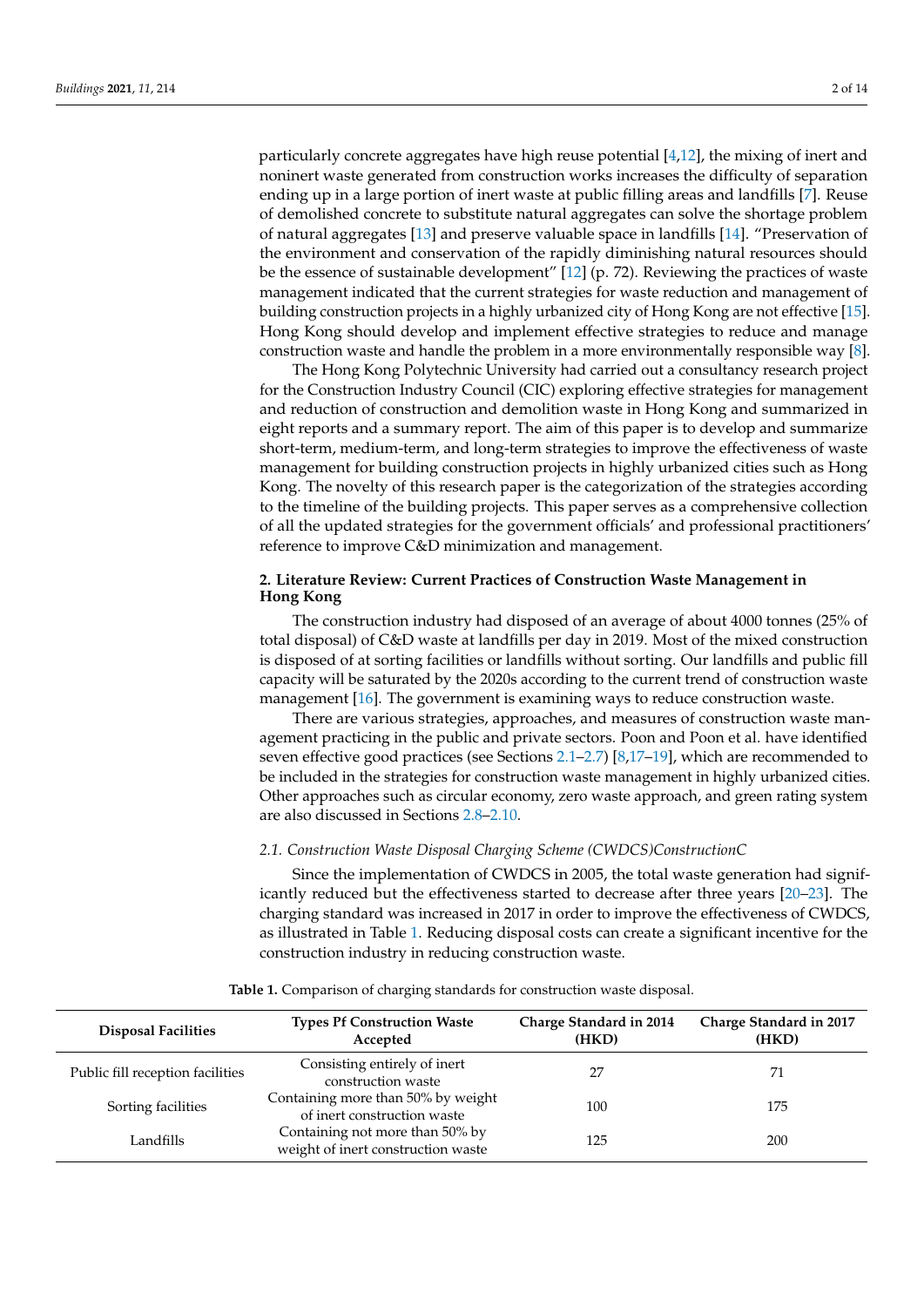#### *2.2. Site Waste Management Plans*

Site waste management plan (SWMP) is becoming popular nowadays as a valuable approach for the purpose of assisting construction stakeholders to anticipate the type of C&D waste as well as estimate the quantity for making the right decisions in order to manage it [\[24\]](#page-12-20). A waste management plan is required for all public projects and has proved that reuse and recycling can be improved [\[9\]](#page-12-7). However, the effectiveness of SWMP is limited by site constraints and overhead costs [\[25\]](#page-12-21). The majority of sites do not have enough areas to carry out on-site sorting, which is labor intensive. The enforcement of SWMP is not common in private projects. It is necessary to provide more sorting facilities and explore the means to reduce overhead costs.

#### *2.3. Proper Design*

Appropriate design can avoid waste generation at the very beginning stage of construction works [\[18,](#page-12-22)[26\]](#page-12-23), which includes dimensional coordination and standardization, minimizing the use of temporary works, design for use of recycled materials, avoiding late design modifications, applying low-waste building technologies, backfilling cut and fill by the excavated soils, modeling design information, etc. Zhang et al. and Baldwin et al. suggested that modeling design information flows could evaluate optimized design solutions [\[27](#page-12-24)[,28\]](#page-12-25). However, lacking mandatory requirements in the green building assessment tool, designing out waste is not widely practicing in the construction industry [\[19\]](#page-12-17). Future research on how to properly designing out waste is necessary.

# *2.4. Deconstruction*

Deconstruction, which is also called selective demolition, can effectively facilitate the reuse and recycling of construction waste [\[25](#page-12-21)[,29\]](#page-12-26). Deconstruction is carried out reversing the construction processes requiring planned sorting of the demolished materials according to their categories so as to prevent contaminating the recyclable materials such as wood, paper, cardboard, plastic, metal, and concrete aggregates [\[29](#page-12-26)[,30\]](#page-13-0).

Expensive manual sorting and insufficient recycling outlets are deterring contractors from carrying out deconstruction. Concurrently the recycling market in Hong Kong is underdeveloped. A mature recycling market is essential to provide more outlets for recyclable items.

#### *2.5. Prefabrication and Modular Construction*

Prefabrication can reduce about 52% of construction waste by minimizing on-site wet trade and improving buildability and perform better than conventional construction methods in environmental, economic, and social aspects [\[15,](#page-12-13)[19,](#page-12-17)[31–](#page-13-1)[34\]](#page-13-2). The Hong Kong Housing Authority has been a pioneer in using prefabrication in building housing estates. However, the implementation of prefabrication is not common in the private sector, and there is room for improvement. Furthermore, prefabrication has some disadvantages including less flexibility with plans and manufacturing, and limitation on transportation [\[35\]](#page-13-3).

## *2.6. On-Site and Off-Site Waste Sorting*

On-site sorting is effective in reducing construction waste and recover valuable materials for reuse and recycling thus reducing disposal costs [\[35\]](#page-13-3). However, contractors are reluctant to carry out on-site sorting in spite of high tipping costs due to congested site conditions, tight construction period, high labor demand, expensive operation costs, and lack of recycling outlets [\[7\]](#page-12-6). Off-site sorting can be an alternative to promote reuse and recycling since the operating costs can be less expensive than direct disposal at landfills [\[2\]](#page-12-1). It is necessary to develop more customized on-site recycling equipment and thriving offsite recycling [\[36\]](#page-13-4). How to select a proper location for off-site construction waste sorting facilities that can reduce transportation costs and prevent noise and dust is an important factor to be considered.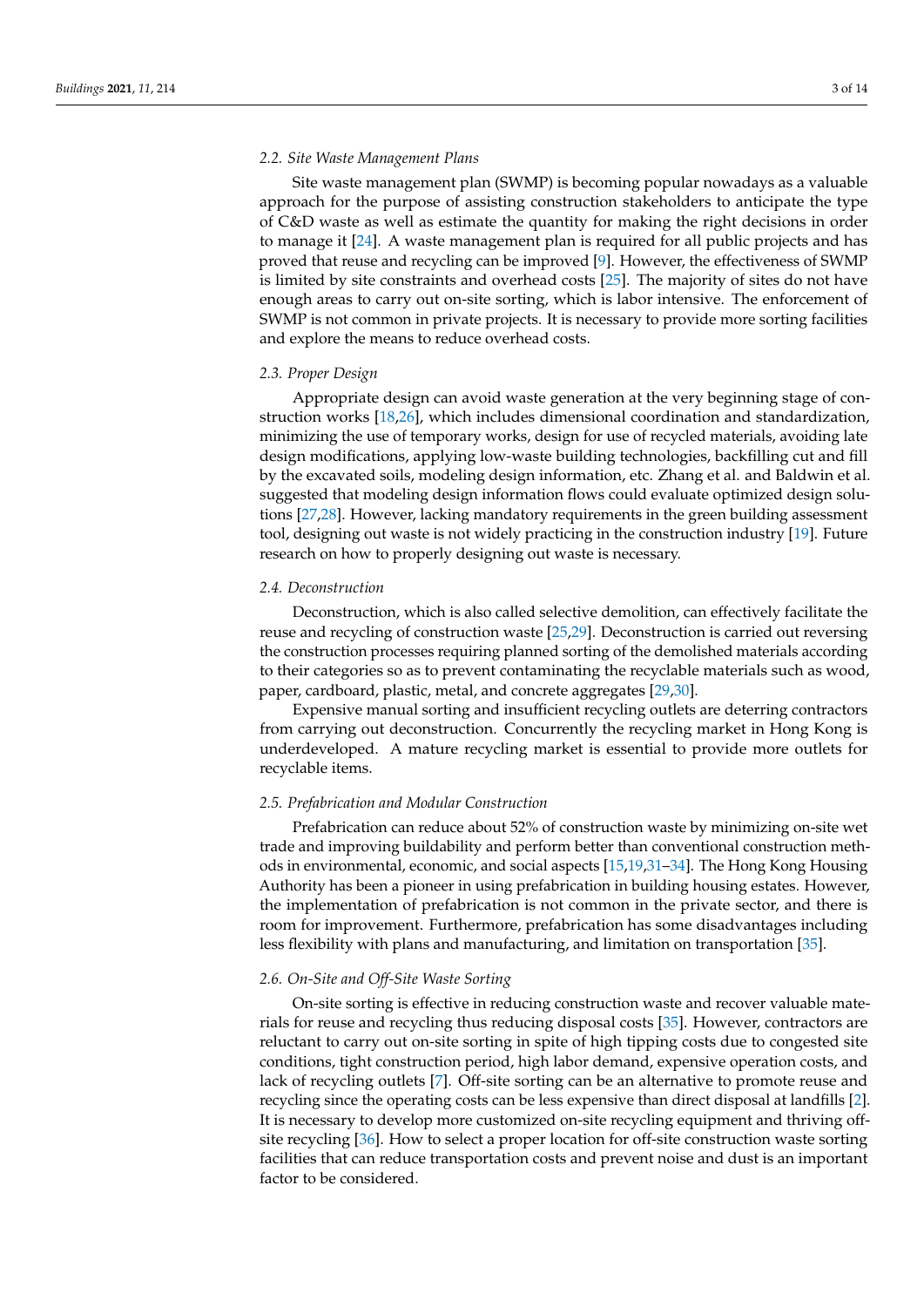# <span id="page-3-0"></span>*2.7. Reduce, Reuse and Recycling*

Most of the C&D waste research is largely focused on the "three Rs" principle of waste (reduction, reuse, and recycling), also known as the waste hierarchy [\[24,](#page-12-20)[37\]](#page-13-5). EPD has pointed out in a 2005 report that "the burden of Hong Kong's landfills can be reduced through reuse, recovery and recycling" [\[38\]](#page-13-6) (chapter 1, point 9). Research on reusing waste glass as an aggregate in concrete or additive in cement pastes or mortar have been conducted [\[39–](#page-13-7)[41\]](#page-13-8). Though recycling technologies have been developed in recent years, how to promote the use of recycled products is still an issue to be solved. In addition, changing an individual's recycling attitude and behavior is of utmost importance in achieving sustainable C&D waste reduction and management [\[42\]](#page-13-9).

#### <span id="page-3-1"></span>*2.8. Circular Construction*

Circular construction is based on the concept of a circular economy model, which tries to keep the products and materials "in flow" by means of effective reuse strategies, thus reducing the use of virgin materials and negative environmental impacts [\[43](#page-13-10)[,44\]](#page-13-11). This can be accomplished using smart design and circular value chains, which is crucial for a sector to reduce both its waste and the amount of virgin resources used [\[45\]](#page-13-12). Transition to a circular construction involves changes in value chains, from building design, from new professional behavior to new ways of turning waste into a resource. It is necessary to promote C&D waste management guidelines in order to "contribute to resource efficiency and enable the transition from a Linear to a Circular Economy" [\[46\]](#page-13-13) (p. 2).

# *2.9. Zero Waste Approach*

Authorities need to look for alternative waste management systems due to the lack of landfill sites in urban areas. Zero waste (ZW), which is a perceptive system of waste management, has been introduced as an alternative solution for waste problems in recent decades in many cities such as San Francisco, Vancouver, and Adelaide [\[47\]](#page-13-14). ZW concept motivates sustainable consumption and production, optimization of resource recovery and recycling, and prevents wastes from incineration and landfilling [\[24\]](#page-12-20). Research conducted by Zaman and Lehmann proposed that a ZW city should recover 100% of its resources from waste and should reach a 100% recycling rate, although this is an ideal case [\[48\]](#page-13-15).

#### <span id="page-3-2"></span>*2.10. Green Rating System*

Green rating systems throughout the world are widely applied in order to assess the sustainability of construction processes. In Hong Kong, these sustainability assessment tools including Building Environmental Assessment Method Plus (BEAM Plus) and Leadership in Energy and Environmental Design (LEED). For instance, BEAM Plus New Buildings came to action in 2012; BEAM Plus Interiors (Commercial, Retail, and Institutional) was introduced in 2013; and BEAM Plus Existing Buildings (Comprehensive and Selective Scheme) was launched in 2016. The materials aspects in these standards and assessments address the issues of design approaches, selection and use of materials, as well as C&D waste reduction.

# *2.11. Research Gap*

Although there are many studies on the reduction and management of C&D waste, little attention has been paid to a comprehensive and holistic attempt to summarize all the updated strategies and measures in Hong Kong. The contributions of this work have been the classification of these strategies and measures in short, medium, and long terms, and the timelines of these strategies to be adopted under design, tender, and construction stages. These findings formulate a good reference for the government since it needs to support the construction industry in C&D waste reduction and management.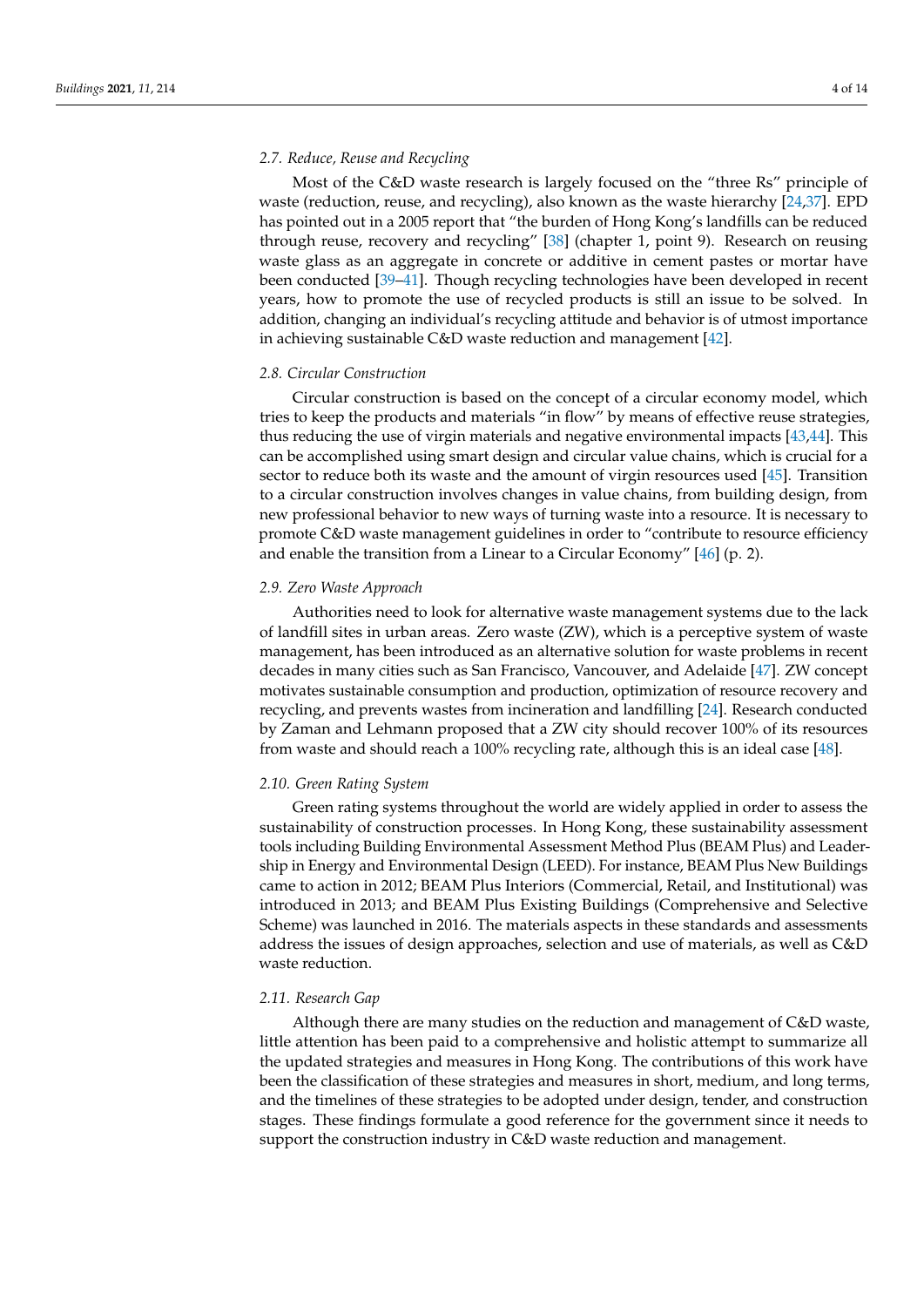# **3. Research Methods**

In this paper, a combination of literature review, personal interviews, and focus group meetings was used for achieving the research aim. After completion of the research design and pilot study, construction practitioners were interviewed in the second stage to collect their expertise comments on construction waste reduction and management. The interview questions were formulated based on the literature review. In the third stage, the summary of the interviews was presented at two focus group meetings, followed by discussing the interview findings and encouraging the participants to propose strategies on effective waste reduction and management of building construction projects in highly urbanized cities.

### *3.1. Desktop Study*

A desktop study on scholarly papers, government websites, and the nine reports produced by the Hong Kong Polytechnic University from the consultancy project [\[5\]](#page-12-4) formed the reference materials for this research. The desktop study was carried out covering the literature from 2000 to 2020. The type of database/e-resource used included Web of Science, Scopus, Science Direct, and Google Scholar. A list of terms for searching included construction and demolition waste, waste management, construction waste, demolition waste, etc. Successful overseas and local examples of construction waste management policies and measures were identified for analysis. An evaluation of Hong Kong's current construction waste management was also conducted to provide background information for this research. Current good practices and limitations of construction waste management were identified and summarized in Section [2.](#page-1-2) The literature review took two months to be completed and summarized for formulating the issues to be discussed during interviews and focus group meetings.

#### *3.2. Personal Interviews*

The interviews were carried out in the participants' offices in 2016. A set of interview questions was formulated from the findings of the literature review. The interview guide is attached to Appendix [A.](#page-11-0) The research team has visited 20 construction industry practitioners including two developers, four architects, one building surveyor, three main contractors, one demolition contractor, and six representatives from Architectural Services Department, Civil Engineering and Development Department, Development Bureau, Environmental Protection Department, and Housing Department in 12 interviews. The sample size is usually small in qualitative research, which is within 15 to 20 when the point of diminishing return occurs [\[49](#page-13-16)[–52\]](#page-13-17). The aim of the interview was to collect professional views and comments on the current construction waste management practices and propose improvement. The questions focused on the implementation of waste management in public and private sectors, the incurred barriers and difficulties in implementing, strategies and measures for improvement, recommendations to the government, and the effectiveness of enforcing BEAM Plus to facilitate waste management. Interviewees were invited to share their success stories in construction waste management. They were also invited to define the roles of client, designer, and contractor in construction waste management. The main concern of clients/developers is the amount of revenue return. Designers shared their valuable experiences on construction waste management, while contractors voiced out their encountered difficulties during implementation. Government officials shed light on the principles of construction waste management legislation. The duration of the interviews ranged from half an hour to one hour. The interviews were recorded with a mobile phone and subsequently translated into English for the written transcript.

#### *3.3. Focus Group Meetings*

The findings from the literature review and interviews were discussed in two focus group meetings. The focus group participants included architect, surveyor, main contractor, SME contractor, Housing Department, Environmental Protection Department, Civil Engineering and Drainage Department, and Hong Kong Green Building Council. There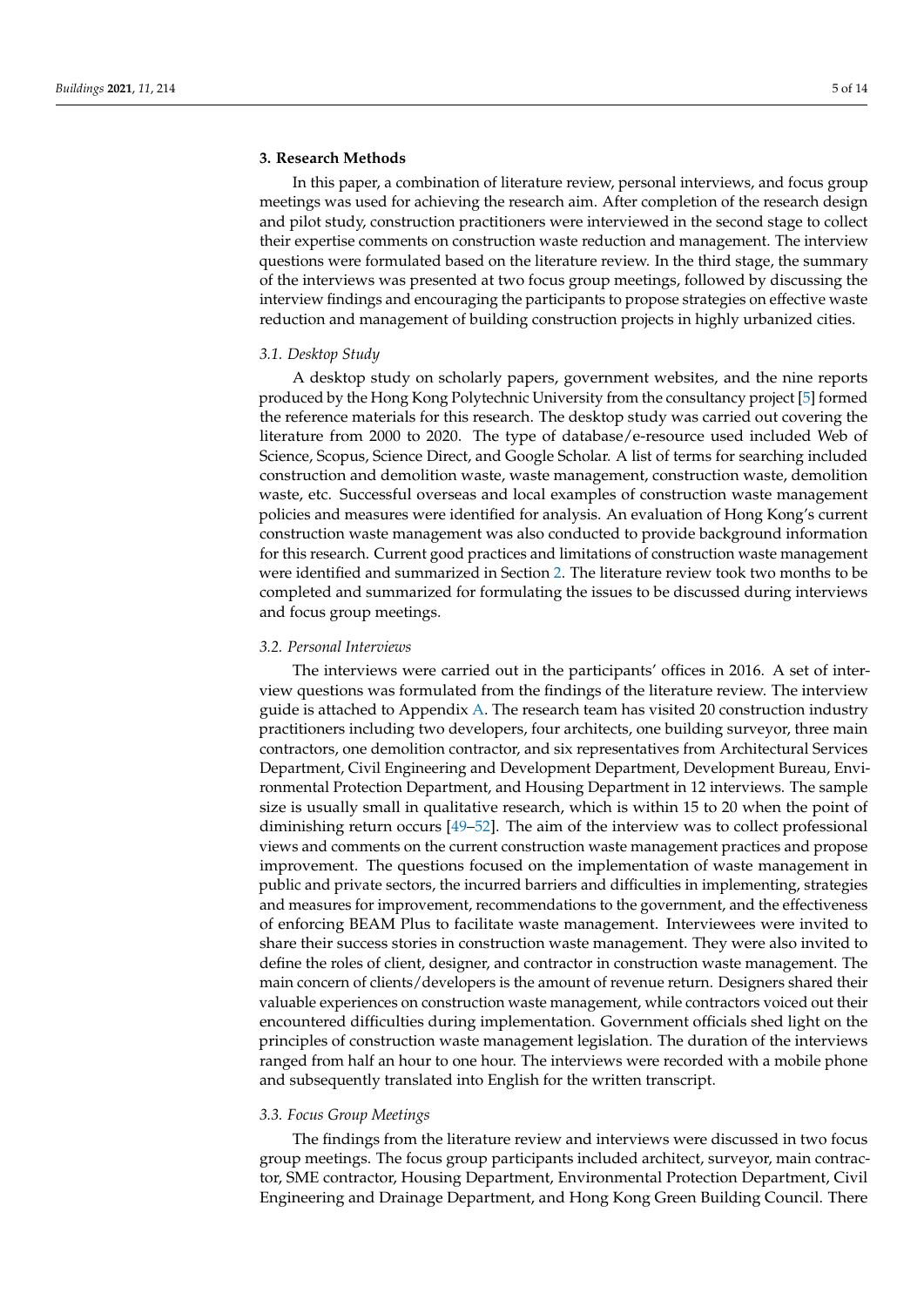were eight participants in each of the focus groups. The meetings were begun with the presentation of findings by the authors. The participants then shared their insight into construction minimization and management strategies.

The conversations in the meetings were recorded with a recording pen and subsequently translated into English for the written transcript. The summary of findings and suggestions from the two focus groups on reducing C&D waste and improving construction waste management are discussed in Sections [4.1](#page-5-0) and [4.2.](#page-5-1)

#### **4. Research Findings from Interviews and Focus Group Meetings**

# <span id="page-5-0"></span>*4.1. Barriers and Difficulties in Construction Waste Management*

The main barriers and difficulties in construction waste management are low incentive of clients due to high initial cost, congested site for carrying out on-site sorting, high recycling cost, worry about the quality of recycled products, immature recycling market, insufficient skilled recycling labor, the low penalty of illegal dumping compared to the cost of recycling, inadequate government support, and low accreditations for recycling in BEAM Plus, which are tabulated in Table [2.](#page-5-2)

**Table 2.** Barriers and difficulties in construction waste management.

<span id="page-5-2"></span>

| <b>Barriers/Difficulties</b>           | Causes                                                                            |
|----------------------------------------|-----------------------------------------------------------------------------------|
| Clients' low incentive                 | Labor and time consuming, which incur high initial cost deter clients to consider |
|                                        | adopting waste management practices.                                              |
| Composite site condition               | Insufficient space for on-site sorting and temporary storage of sorted waste.     |
|                                        | Labor and transportation costs of recycling construction waste are high           |
| High recycling cost                    | particularly for timber and concrete.                                             |
| Quality of recycled materials          | Lacking standardization of quality.                                               |
| Immature recycling market              | There are few local recycling companies especially for timber and concrete        |
|                                        | resulting in high recycling costs                                                 |
| Insufficient skilled labors            | Insufficient skilled labors to handle aluminum formwork.                          |
| Illegal dumping                        | Some public filling areas are too remote and under-utilized.                      |
|                                        | Penalties of illegal dumping are insignificant comparing to contract sums.        |
| Inadequate government support to green | Conservative attitude of Government in approving innovative green technologies.   |
| technology                             | Lengthy and complicated approving procedure.                                      |
|                                        | The low achievement to satisfy the stringent requirements of 60% of recycling     |
|                                        | construction waste for accrediting only 2 credits.                                |
|                                        | Discouraging minimizing use of steel, reuse excavated soil for backfilling,       |
| Influence of BEAM Plus                 | revitalize and reuse existing foundation and structural framework, revise method  |
|                                        | statement according to site conditions for reducing abortive work as these        |
|                                        | attempts are not considered for accreditation.                                    |
|                                        | Lack of monitoring system for compliance with accreditation requirements.         |

## <span id="page-5-1"></span>*4.2. Suggestions*

According to the findings from the literature review, interviews, and focus group meetings, suggestions to improve construction waste management were categorized into four main aspects: design stage, tender stage, construction stage, and government support, which are summarized in Table [3.](#page-6-0) These suggestions formed the guidelines for exploring strategies for effective construction waste management in an urbanized city.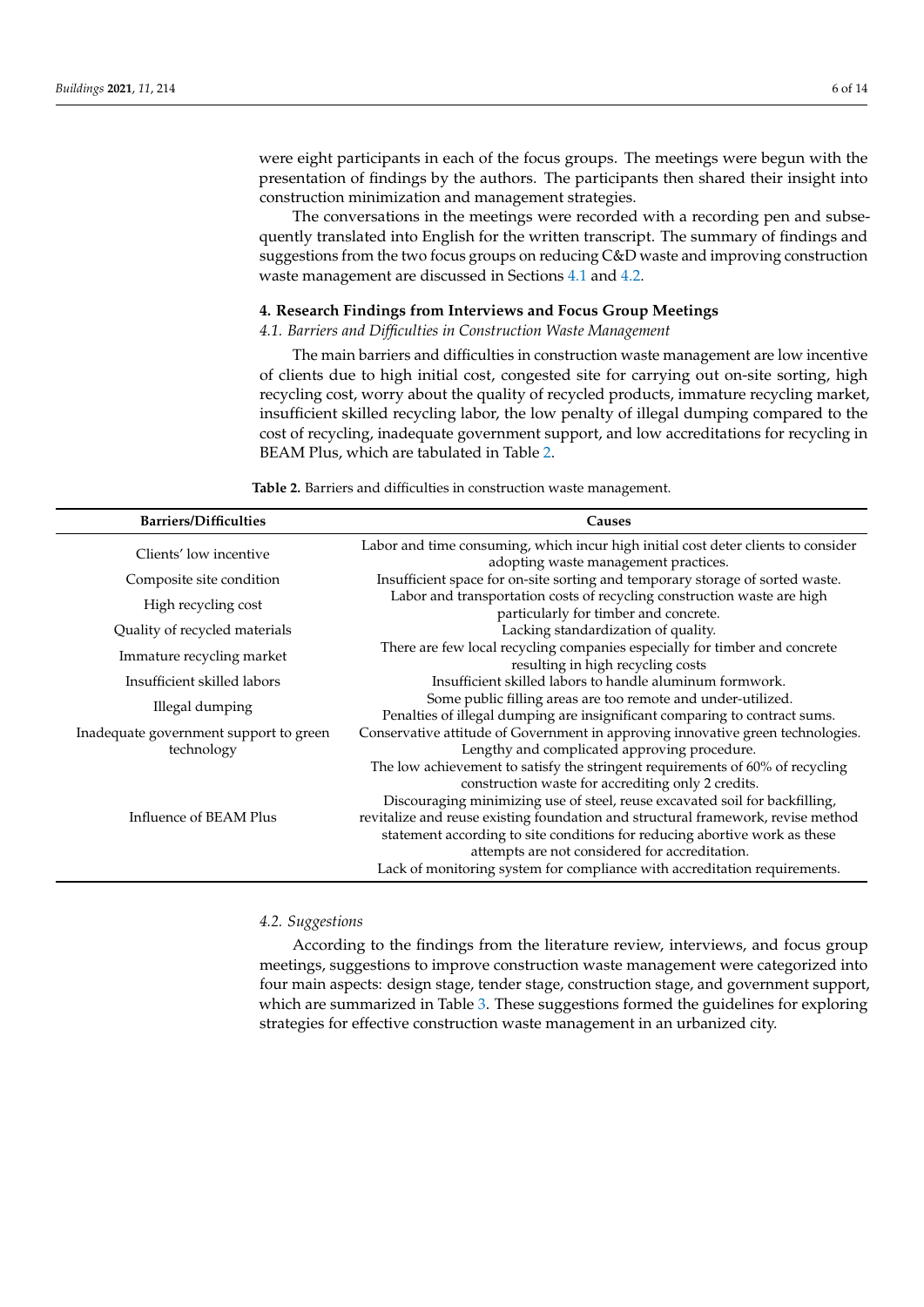<span id="page-6-0"></span>

|                           | <b>Findings from Literature Review</b>                                                                                                                                                    | <b>Suggestions from Interviews</b>                                                                                                                                                                                                                                                                                                                                                                                                         | <b>Suggestions from Focus Group</b><br>Meetings                                                                                                                                                                                                                                                                                                                                                                                                                                                                                                                                                                                                                                                                                                                                                                                                                                                                                                                                                                                                |
|---------------------------|-------------------------------------------------------------------------------------------------------------------------------------------------------------------------------------------|--------------------------------------------------------------------------------------------------------------------------------------------------------------------------------------------------------------------------------------------------------------------------------------------------------------------------------------------------------------------------------------------------------------------------------------------|------------------------------------------------------------------------------------------------------------------------------------------------------------------------------------------------------------------------------------------------------------------------------------------------------------------------------------------------------------------------------------------------------------------------------------------------------------------------------------------------------------------------------------------------------------------------------------------------------------------------------------------------------------------------------------------------------------------------------------------------------------------------------------------------------------------------------------------------------------------------------------------------------------------------------------------------------------------------------------------------------------------------------------------------|
| Design Stage              | Dimensional coordination,<br>standardization,<br>design for use of recycled materials,<br>avoiding late design modifications<br>and modeling design information,<br>use of prefabrication | Consider using waste-reducing design<br>and technologies early in the design<br>stage.<br>Use "integrated project design"<br>involving multi-disciplines to reduce<br>abortive work.<br>Apply BIM to reduce crashes in<br>construction processes.                                                                                                                                                                                          | Apply adaptable design, no-frill design,<br>use precast and prefabrication<br>technologies, standard and modular<br>units.<br>Reuse existing building foundation and<br>structure.<br>Use reusable formwork, sustainable and<br>recycling materials, and drywall<br>systems.                                                                                                                                                                                                                                                                                                                                                                                                                                                                                                                                                                                                                                                                                                                                                                   |
| Tender Stage              | Waste management plans                                                                                                                                                                    | Introducing contractual "recycle rates"<br>and "Award and Penalty Scheme" in<br>the tender document.<br>Allow contractors to propose EMP<br>and award contactors for meeting<br>defined goals.<br>Penalty for noncompliance.                                                                                                                                                                                                               | Using "Design and Build" contracts in<br>infrastructure projects to help formulate<br>custom-designed WMP to suit site<br>conditions.<br>A percentage of contact sum to be set<br>aside as a bonus award to contactors for<br>meeting targeted goals in construction<br>waste management.                                                                                                                                                                                                                                                                                                                                                                                                                                                                                                                                                                                                                                                                                                                                                      |
| <b>Construction Stage</b> | Minimizing the use of temporary<br>works, applying low-waste building<br>technologies, backfilling cut and fill<br>by the excavated soils,<br>On-site sorting and off-site sorting        | Allow longer construction periods for<br>implementing WMP.<br>Carry out construction work in phases<br>to facilitate reusing temporary works.<br>Setting up communication platforms<br>among contractors for coordinating<br>reuse and recycling construction<br>waste.                                                                                                                                                                    | Clients should allow sufficient time for<br>the application of Occupation Permit to<br>avoid using temporary provisions to<br>satisfy the issuing requirements.                                                                                                                                                                                                                                                                                                                                                                                                                                                                                                                                                                                                                                                                                                                                                                                                                                                                                |
| Government Support        | Construction waste disposal<br>charging scheme                                                                                                                                            | Promote the application and<br>development of green construction<br>technologies and materials.<br>Encourage contractors to<br>reuse/recycle construction waste.<br>Facilitate local development of<br>recycling and prefabrication<br>industries.<br>Public education on the importance of<br>reducing and recycling construction<br>waste. Public consultation to collect<br>suggestions for effective construction<br>waste management. | Provide low-rent sites for setting up the<br>prefabrication industry.<br>To utilize incinerator at Tuen Mun for<br>burning timber waste or allow the use of<br>waste-derived fuel in the industry.<br>Building Department to consider<br>re-classifying extensive reuse of existing<br>building under New Building category<br>to encourage revitalization projects.<br>Create more public off-site sorting<br>spaces.<br>Privatize the management of the current<br>government-run waste sorting sites<br>enabling market forces to initiate the<br>development of the recycling industry.<br>Create a variety of recycling outlets.<br>Large-scale increase in waste disposal<br>charges suggested being HKD 500/ton.<br>Coordinate with CIC and Hong Kong<br>Green Building Council (HKGBC) to<br>streamline the approval of low-waste<br>technologies and reusable materials.<br>HKGBC to review BEAM Plus<br>accreditation for reducing construction<br>waste in a passive manner.<br>To standardize the quality of recycled<br>materials |

**Table 3.** Suggestions for improving construction waste management.

# **5. Proposed Strategies for Promoting Construction Waste Reduction and Management in Hong Kong**

Planning and policies can be divided into short, medium, and long terms. Gartenstein has clearly elaborated the functions of short-, medium-, and long-term planning [\[53\]](#page-13-18). Short-term objectives are geared towards short-term needs and should serve the long-term goals. Medium-term planning brings together the clarity of shorter-term goals with the depth of longer-term planning. Long-term plans are concrete means to express a larger vision and adjusted over time as the medium-term situation unfolds. Proposed strategies promoting construction waste management in Hong Kong can also be classified as short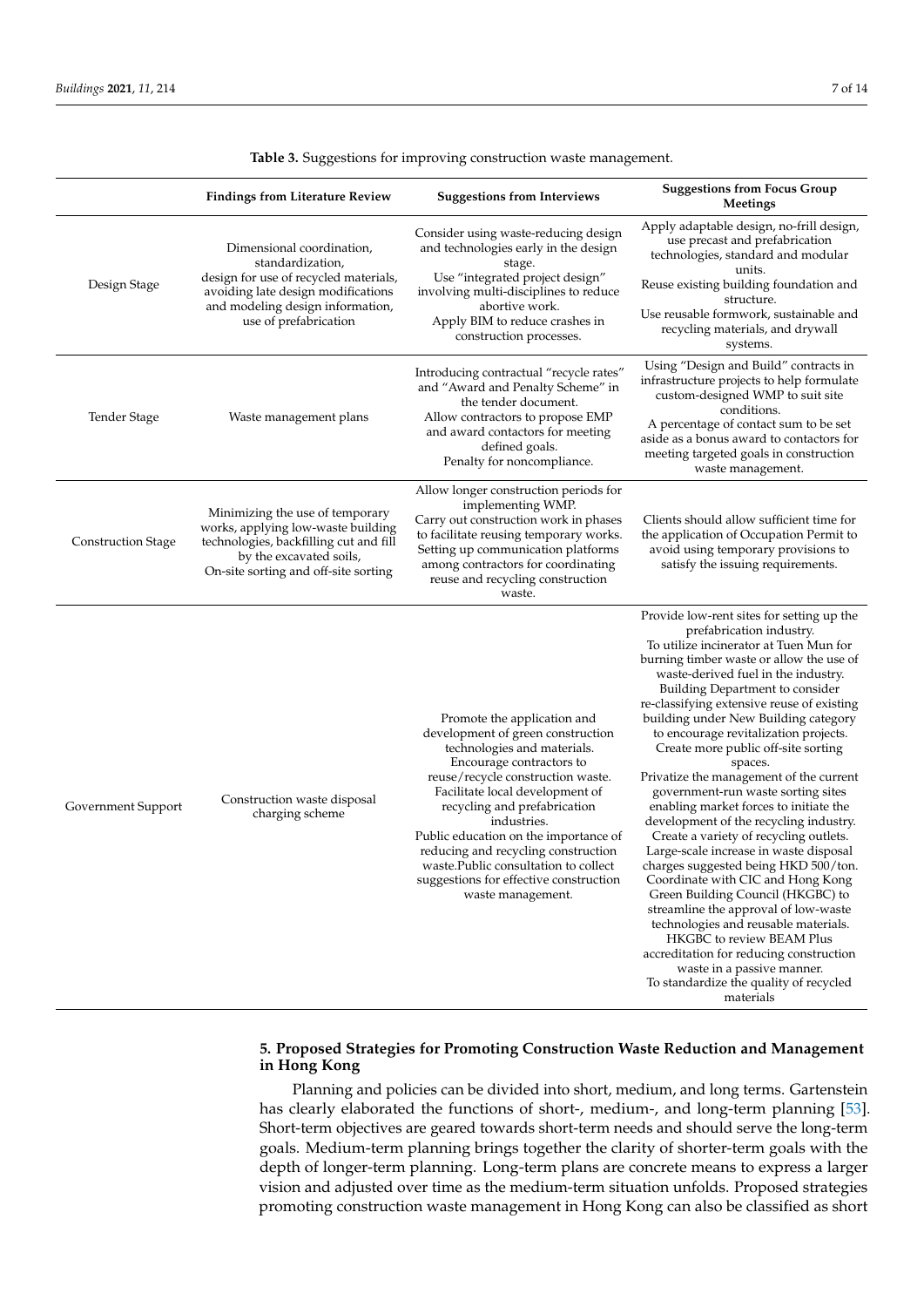(S), medium (M), and long (L) terms. Short-term strategies relate to readily available means. Medium-term strategies enhance the development of existing good practices in construction waste management. Long-term strategies are mostly associated with public policies, research, and education. Success in implementing construction waste reduction and management requires the participation and cooperation of clients, designers, contractors, government, and the general public. The following sections discuss the proposed strategies for construction stakeholders and government according to design stage, tender stage, construction stage, and government support.

# *5.1. Proposed Strategies for Construction Stakeholders*

The proposed strategies for effective construction waste reduction and management concern clients, building designers, contractors, and the government relating to the five main strategies in the design stage, tender stage, construction stage, and government support, which cover financial benefits to stakeholders, public policies in facilitating waste sorting, government supports for the green building industry, development of a mature recycling market, and education and research in construction waste management.

#### 5.1.1. Design Stage

According to the hierarchy model proposed by Peng et al. [\[4\]](#page-12-3), the most effective mean of construction waste reduction is to reduce at the source. SWMP should be included in the early design stage, considering the application of no-frills and fuss-free design and using low-waste building technologies. Low-waste building technologies include precast/prefabrication, standard/modular and adaptive design, reuse of existing building foundations and structures, reusable temporary works, sustainable/recyclable building materials, drywall systems, etc. Setting up an "integrated project design" including multiple disciplines at the design stage can minimize abortive works. "Design and build" contract can enable contractors to formulate SWMP tailor-made for their company management and site conditions. Building Information Modeling (BIM) can help to review the crashes in virtual construction sequences, which can avoid abortive work.

# 5.1.2. Tender Stage

Implementation of SWMP can be specified in the tender stage. Introducing contractual "recycling rates" and "award and penalty" schemes in tender documents can create incentives for reducing construction waste. The tender can offer a certain percentage of the contract sum as a bonus for contractors who can achieve the waste reduction target in the SWMP. Contractors will be awarded for meeting the target and penalized for noncompliance. Usually, different construction trades are working simultaneously in a congested site making it difficult to carry out on-site sorting. Clients can allow a slightly longer construction period for on-site sorting. A longer construction period can also optimize the reuse of temporary work. Off-site sorting can be included when there is not sufficient storage space. Contractors should be encouraged to set up a communication platform for coordinating the reuse and recycling of construction waste among the industry.

# 5.1.3. Construction Stage

Table [4](#page-8-0) categorized the suggested measures of improving construction waste management for different stakeholders according to design, tender, and construction stage in short-, medium-, and long-term implementation timeframe, which can serve as guidelines in formulating short-term, medium-term, and long-term construction waste management strategies.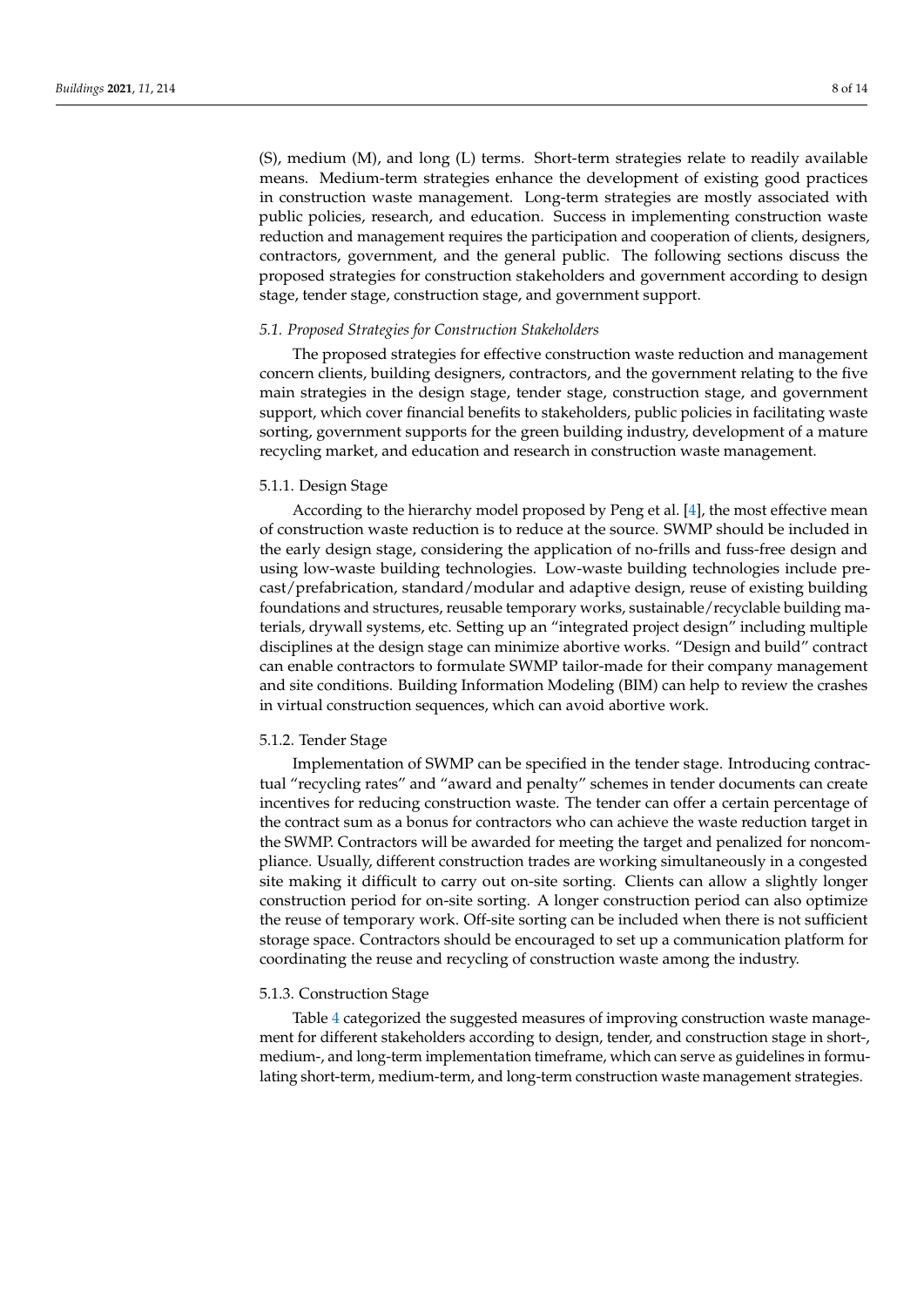<span id="page-8-0"></span>

| <b>Measures</b>                               | Client | Designer | Contractor | <b>Implementation Time</b><br>Frame |
|-----------------------------------------------|--------|----------|------------|-------------------------------------|
| Design Stage                                  |        |          |            |                                     |
| No-Frills Design                              | X      | $\chi$   |            | M                                   |
| Adaptive design                               | X      | X        |            | $\mathbf M$                         |
| <b>Integrated Project Design</b>              |        | X        | X          | $\mathbf M$                         |
| Consider waste reduction and management       | X      | $\chi$   |            | M                                   |
| Use Design and Build contract for             | X      | X        | X          | M                                   |
| infrastructure projects                       |        |          |            |                                     |
| Low-waste technologies                        | X      | X        |            | S/M                                 |
| Use precast concrete/prefabricated building   | X      | X        |            | S                                   |
| components                                    |        |          |            |                                     |
| Reuse existing foundation/structures          | Х      | X        |            | S                                   |
| Use reusable temporary work                   |        | $\chi$   |            | S                                   |
| Use dry wall system and external painting     | Χ      | $\chi$   |            | S                                   |
| Use durable/recycled building materials       | X      | $\chi$   |            | S                                   |
| Minimize design revision                      | X      | $\chi$   |            | S                                   |
| Apply BIM to review construction sequences    |        | $\chi$   |            | S                                   |
| <b>Tender Stage</b>                           |        |          |            |                                     |
| Introduce "Award and Penalty" scheme          | X      | X        | $\chi$     | M                                   |
| Contractors propose innovative waste          | X      | X        | X          | M                                   |
| management scheme                             |        |          |            |                                     |
| Introduce waste reduction procurement for     | X      | $\chi$   | X          | M                                   |
| nominated subcontracts                        |        |          |            |                                     |
| Allow recycling rates in BQ                   | X      | X        | X          | S                                   |
| <b>Construction Stage</b>                     |        |          |            |                                     |
| Setup contractor communication platform for   |        |          |            |                                     |
| reuse and recycling                           |        |          | $\chi$     | L                                   |
| Allow longer construction period              | $\chi$ |          |            | М                                   |
| Review Method Statement for Construction      |        | X        | X          | M                                   |
| Better phasing construction period            |        | $\chi$   | X          | S                                   |
| Onsite/off-site sorting                       |        |          | X          | S                                   |
| Consider off-site sorting when onsite sorting |        |          | X          | S                                   |
| is not feasible                               |        |          |            |                                     |
| Reuse excavated soil in other projects        |        |          | X          | S                                   |
| Reuse demolished concrete for paving bicycle  |        |          | X          | S                                   |
| tracks                                        |        |          |            |                                     |

|  |  |  |  | Table 4. Proposed strategies for construction stakeholders. |
|--|--|--|--|-------------------------------------------------------------|
|--|--|--|--|-------------------------------------------------------------|

 $S = short$  term;  $M = medium$  term;  $L = long$  term.

# *5.2. Recommendations to the Government*

Cost effectiveness is a significant factor that influences the stakeholders' waste management behavior and the government plays a significant role in promoting construction waste management [\[54\]](#page-13-19). In the focus group meetings, contractors argued that construction waste management was not a priority issue since most clients were not interested in reducing waste. Clients explained that they were not interested because the requirements for accrediting 30% and 60% of recycling construction waste in BEAM Plus were too stringent and contributing to only 1 credit and 2 credits, respectively [\[19\]](#page-12-17). Moreover, the requirements of reuse and recycling construction waste in demolition projects were not stated comprehensively and impractical. Beam Plus provides a significant financial incentive to clients in terms of gross floor area concession in achieving certain accreditations. However, other viable methodologies and passive measures for reducing construction waste are not considered for accreditation in BEAM Plus, such as reducing the use of steel, backfilling, revitalizing and reuse of existing foundation and structural framework, revising method statements to address different site conditions to reduce abortive work [\[19\]](#page-12-17). Furthermore,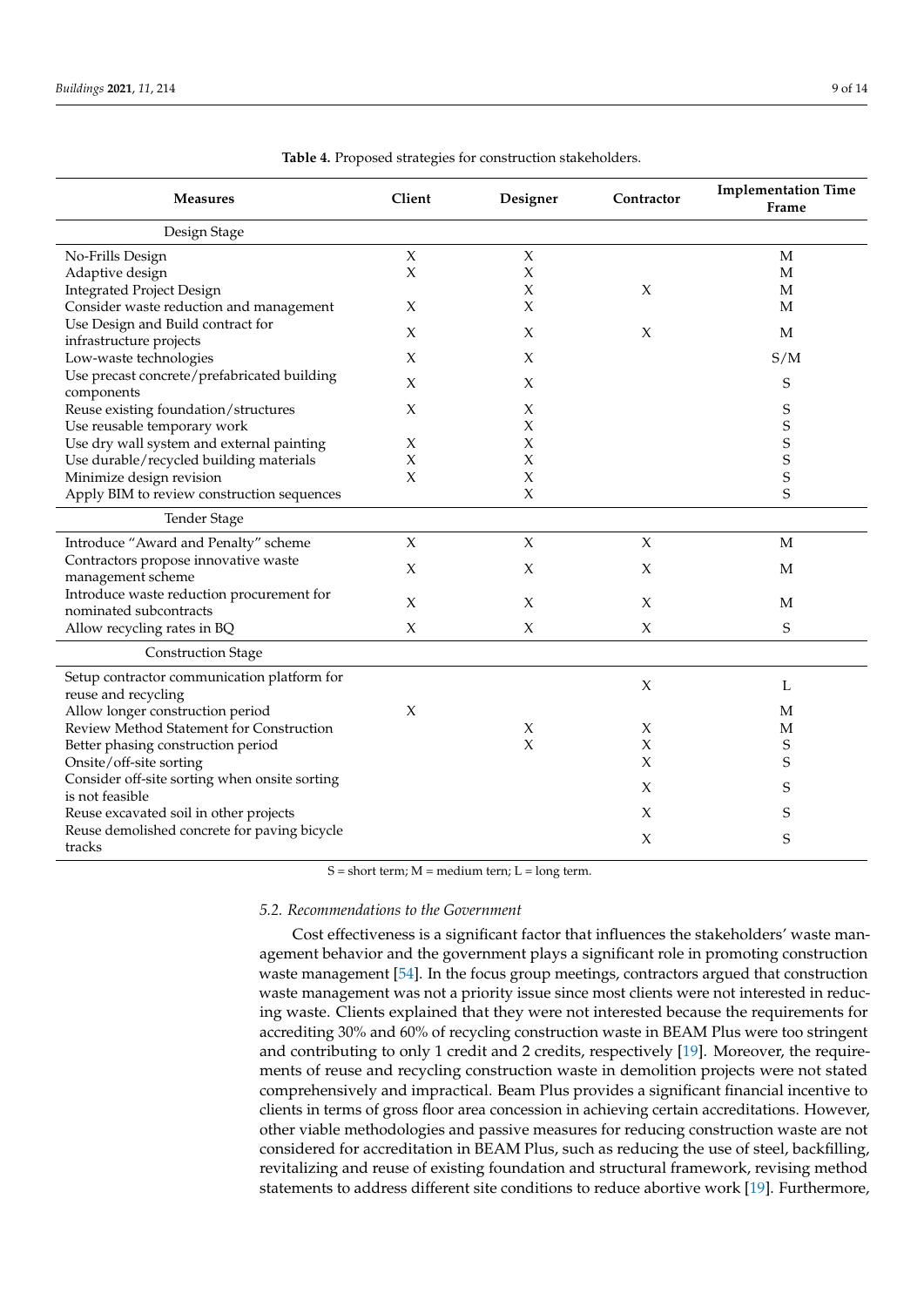a monitoring system for implementing SWMP is lacking. The Government can advise HKGBC to review the BEAM Plus scoring system.

The recycling industry is poorly developed without adequate government support. Currently, there are only two concrete and one timber recycling companies. The capacity of recycling contractors could not cope with the amount of waste produced, which led to high recycling costs. Waste sorting can help to increase recycling rates. However, the high labor and transportation costs of recycling have impeded recycling. It is suggested to facilitate off-site sorting by providing more public waste sorting sites, which is recommended to be located adjacent to landfill in a 1:1 ratio. Government can consider privatizing the management of waste sorting facilities to assist the recycling market in creating momentum for development. In addition, the penalty for illegal dumping is insignificant, compared to the cost of minimizing construction waste. Some interviewees suggested a drastic increase in waste disposal charges, e.g., HK\$ 500/ton could significantly reduce construction waste or provide incentives to perform off-site sorting. Government can streamline the application for recycling subsidies and let out more short-term tenancy land to promote the development of local recycling industries. The recycling cost will be reduced when more recycling outlets are available. Therefore, policy to provide financial incentives for the setting up of local recycling industries should be explored.

The government also has an obligation to promote green technologies. The government should be more proactive in approving innovative green technologies. The Building Department (BD) can work with the CIC to conduct training classes for workers using the new technologies. The Building Department can consider reclassifying the extensive reuse of existing buildings under "New Buildings" instead of "Alteration and Addition Works" to facilitate flexibility in design.

Other major sources of construction waste include packaging materials and timber. Recyclable plastic packages and timber waste offer economic value to recycling contractors. Mandatory selective sorting of plastic and timber waste can initiate contractors into solving the waste sorting problem arising from site constraints. Since 50% of construction waste is unrecyclable contaminated timber formwork, it can be incinerated and turned to electrical energy to operate the incinerators or other local industries.

The suggestions for the government to promote effective construction waste reduction and management are summarized in Table [5.](#page-10-0)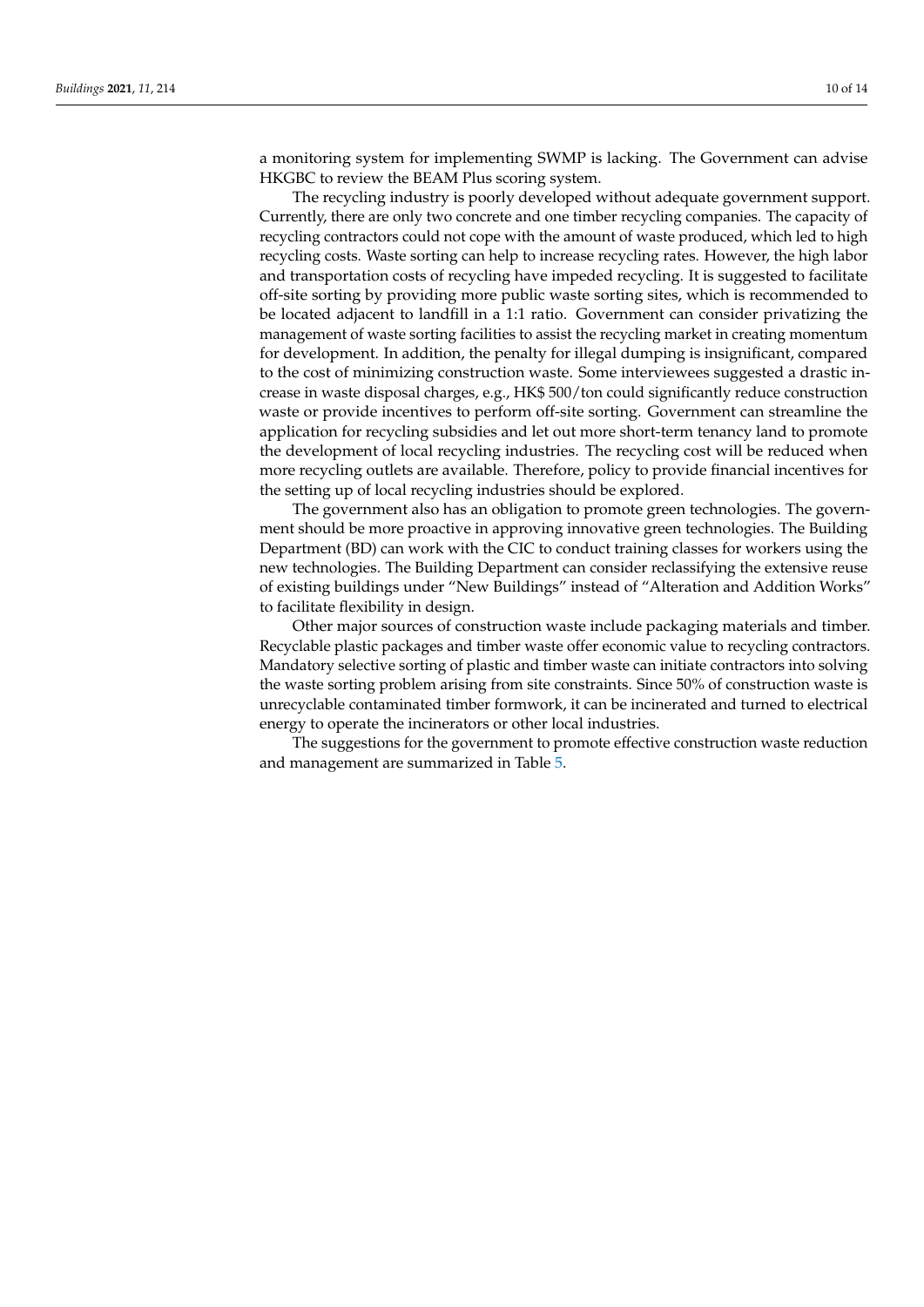<span id="page-10-0"></span>

| <b>Proposed Actions</b>                                                                         | <b>Implementation Timeframe</b> |
|-------------------------------------------------------------------------------------------------|---------------------------------|
| <b>Interim Measures</b>                                                                         |                                 |
| Use waste to energy technology to burn timber waste for energy recovery.                        | S                               |
| Promote green technologies and materials                                                        |                                 |
| Setup a central coordinating team for approving alternative recyclable/reusable materials.      | M                               |
| Simplify and streamline the approval process of innovative waste-reducing technologies.         | M                               |
| Streamline approving process of low-waste technologies and reusable materials.                  | M                               |
| Encourage reuse/recycling of C&D waste                                                          |                                 |
| Significant increase in waste disposal charges.                                                 | S                               |
| Mandate selective onsite sorting for timber and plastic wastes.                                 | M                               |
| Mandate the use of reusable formwork                                                            | M                               |
| Introduce stronger incentives to encourage the recycling of construction waste in green         | M                               |
| building rating schemes.                                                                        |                                 |
| Set up C&D waste reduction policy and monitor implementation.                                   | L                               |
| Set up recycle standards and study implementation methods.                                      | L                               |
| Help explore potential markets on recyclable materials.                                         | L                               |
| Review and revise the scoring system of the green building rating system.                       | L                               |
| Facilitate the development of the recycling industry                                            |                                 |
| Streamline and simplify the approval process of recycling subsidies.                            | M                               |
| Provide more public waste sorting sites.                                                        | М                               |
| Privatize the sorting facilities to let the market decide the appropriate development patterns. | L                               |
| Publicize the potential of lining up with recycling factories in Mainland China.                | L                               |
| Facilitate the development of local prefabrication industry                                     |                                 |
| Award Gross Floor Area concession for precast/prefabricated façade.                             | $\mathbf M$                     |
| Provide low-rent sites for manufacturing.                                                       | M                               |
| Research and Education                                                                          |                                 |
| Set up research funding for construction waste reduction and management.                        | L                               |
| Educate clients and contractors on the social responsibility of reducing construction waste.    | L                               |
| Educate the general public on the importance and necessity to minimize construction waste.      | L                               |

**Table 5.** Proposed measures for government/public organizations to reduce construction waste.

 $S = short$  term;  $M = medium$  term;  $L = long$  term.

#### **6. Conclusions**

Construction waste management has been implemented for years in Hong Kong, but the performance is still not satisfactory. Government and building professionals are willing to work out effective strategies for construction waste reduction and management. Economic consideration is the dominating factor for success. Successful overseas examples in construction waste management involve legislation, high landfill tax, development of a mature recycling market, efficient platform for waste exchange, and a comprehensive credit-earning building environmental assessment system. Barriers to effective construction waste management and reduction were identified from interviews and focus group meetings, which were related to high overhead cost versus low economic return, inadequate government support, and incomprehensive coverage of waste management measures in the accreditation offered by BEAM Plus. Focus group discussions were conducted to explore potential strategies for effective construction waste reduction and management. Clients, designers, and contractors should cooperate with each other to improve waste management practices. Government facilitation and public support are also crucial factors of success. The proposed strategies were divided into short, medium, and long terms. From the research findings, 4 short-term strategies consisting of 22 measures, 5 mediumterm strategies comprising 14 measures, and 5 long-term strategies with 11 measures were developed, which relate to the five main strategies in the design stage, tender stage, construction stage, and government support. The strategies include financial benefits to stakeholders, public policies in facilitating waste sorting, government support for the green building industry, development of a mature recycling market, and education and research in construction waste management.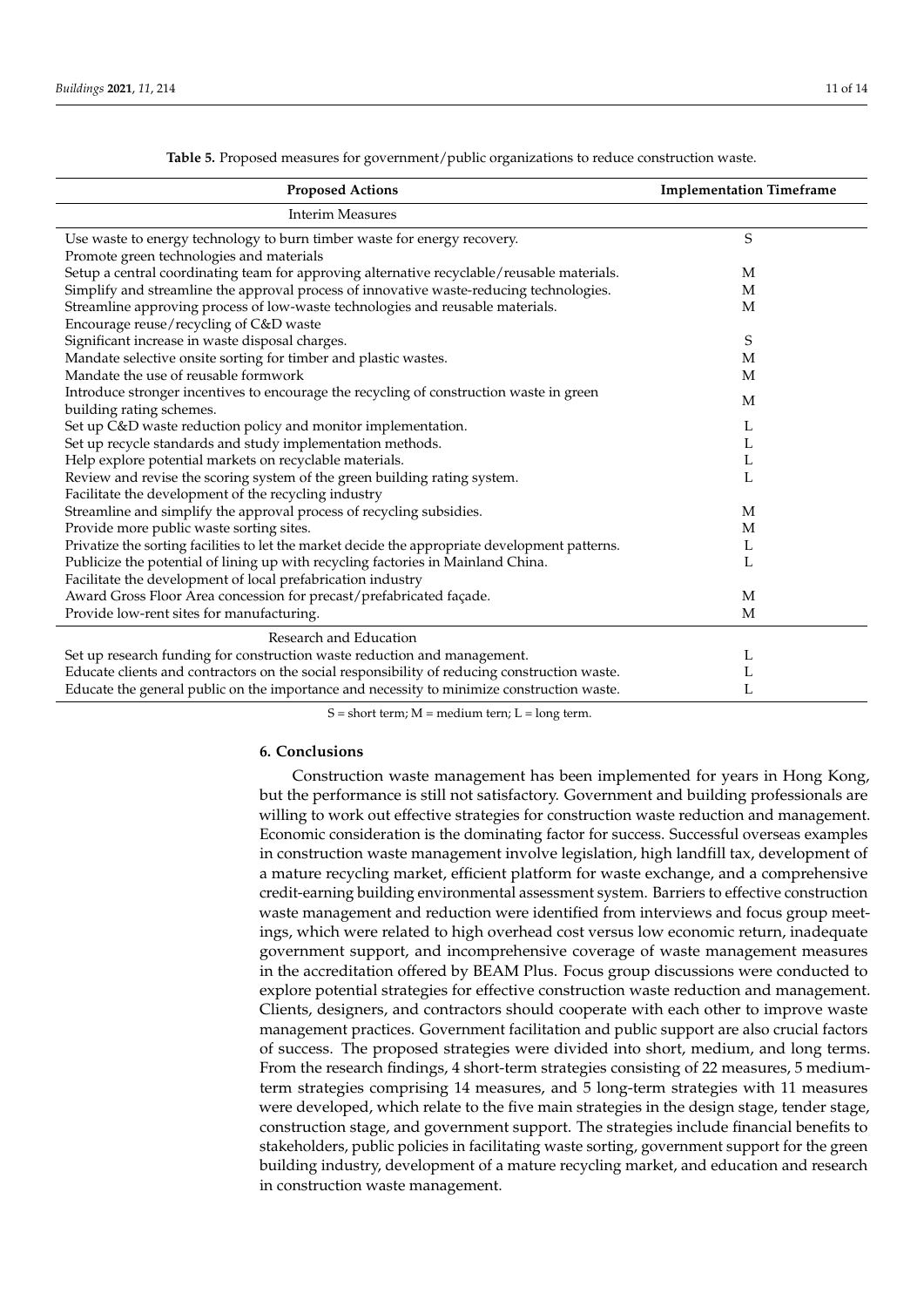**Author Contributions:** Conceptualization, C.-S.P.; methodology, A.T.W.Y.; data curation, A.T.W.Y., Z.W. and I.W.; writing-original draft preparation, I.W.; writing-review and editing, A.T.W.Y., supervision, C.-S.P. All authors have read and agreed to the published version of the manuscript.

**Funding:** This research was funded by The Hong Kong Polytechnic University (Project of Strategic Importance and G-YBQD), as well as the Construction Industry Council.

**Institutional Review Board Statement:** Not applicable.

**Informed Consent Statement:** Informed consent was obtained from all subjects involved in the study.

**Data Availability Statement:** New data were created or analyzed in this study. Data will be shared upon request and consideration of the authors.

**Acknowledgments:** The work described in this paper was supported by two grants from The Hong Kong Polytechnic University (Project of Strategic Importance) and G-YBQD, as well as the Construction Industry Council. The authors are grateful for all of the respondents participating in the interviews and focus group meetings, without whom, this research would not have been possible.

**Conflicts of Interest:** The authors declare no conflict of interest.

# **Abbreviations**

| <b>BD</b>        | <b>Building Department</b>                           |
|------------------|------------------------------------------------------|
| <b>BEAM Plus</b> | <b>Building Environmental Assessment Method Plus</b> |
| BIM              | <b>Building Information Modeling</b>                 |
| <b>CIC</b>       | Construction Industry Council                        |
| <b>CWDCS</b>     | <b>Construction Waste Disposal Charging Scheme</b>   |
| <b>EPD</b>       | <b>Environmental Protection Department</b>           |
| <b>HKGBC</b>     | Hong Kong Green Building Council                     |
| <b>LEED</b>      | Leadership in Energy and Environmental Design        |
| <b>UNEP</b>      | United Nations Environment Program                   |
| <b>SWMP</b>      | Site Waste Management Plans                          |

## <span id="page-11-0"></span>**Appendix A**

Interview Guide

- 1. Please furnish us with successful stories of C&D waste management and reduction in your organization.
- 2. What are your concerns on C&D waste management and reduction practices in Hong Kong?
- 3. What are the barriers and difficulties to C&D waste management and reduction practices in Hong Kong?
- 4. What are the strategies and measures for improving C&D waste management and reduction practices in Hong Kong?
- 5. What should the HK Government do to take the lead and facilitate the C&D waste reduction and management?
- 6. What should the clients do to promote C&D waste reduction and management in Hong Kong?
- 7. What should the designers do to facilitate the C&D waste minimization in the design stage as well as and to supervise the C&D waste management of contractor in the construction *stage?*
- 8. What should the contractor do to reduce and management C&D waste prevention, reduction and management on site?
- 9. What is the concern you have regarding the BEAM Plus requirements on the C&D Waste Management? Whether the requirements are too stringent? Or more promotion/incentive is required?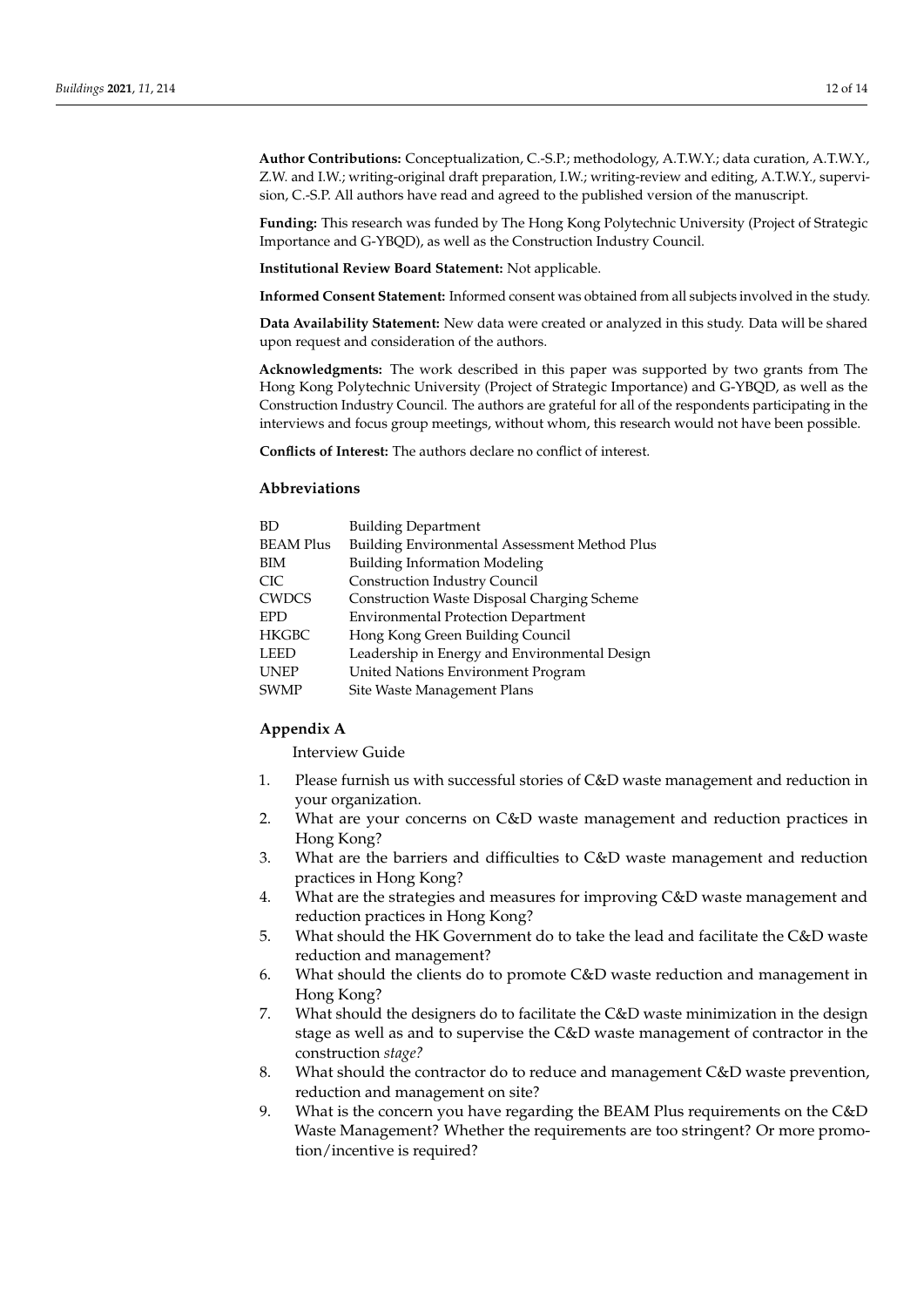# **References**

- <span id="page-12-0"></span>1. Osmani, M.; Glass, J.; Price, A. Architects' perspectives on construction waste reduction by design. *Waste Manag.* **2008**, *28*, 1147–1158. [\[CrossRef\]](http://doi.org/10.1016/j.wasman.2007.05.011) [\[PubMed\]](http://www.ncbi.nlm.nih.gov/pubmed/17624757)
- <span id="page-12-1"></span>2. Lu, W.; Yuan, H. Off-site sorting of construction waste: What can we learn from Hong Kong? *Resour. Conserv. Recycl.* **2012**, *69*, 100–108. [\[CrossRef\]](http://doi.org/10.1016/j.resconrec.2012.09.007)
- <span id="page-12-2"></span>3. United Nations Environment Program (UNEP). *Principles of Solid Waste Management*; United Nations Environment Program: Nairobi, Kenya, 2005.
- <span id="page-12-3"></span>4. Peng, C.-L.; Scorpio, D.E.; Kibert, C.J. Strategies for successful construction and demolition waste recycling operations. *Constr. Manag. Econ.* **1997**, *15*, 49–58. [\[CrossRef\]](http://doi.org/10.1080/014461997373105)
- <span id="page-12-4"></span>5. World Population Review. Hong Kong Population 2020. Available online: [https://worldpopulationreview.com/countries/hong](https://worldpopulationreview.com/countries/hong-kong-population/)[kong-population/](https://worldpopulationreview.com/countries/hong-kong-population/) (accessed on 9 April 2020).
- <span id="page-12-5"></span>6. Environmental Protection Department (EPD). Strategic Landfills. 2017. Available online: [http://www.epd.gov.hk/epd/english/](http://www.epd.gov.hk/epd/english/environmentinhk/waste/prob_solutions/msw_strategic.html) [environmentinhk/waste/prob\\_solutions/msw\\_strategic.html](http://www.epd.gov.hk/epd/english/environmentinhk/waste/prob_solutions/msw_strategic.html) (accessed on 12 April 2018).
- <span id="page-12-6"></span>7. Poon, C.S.; Yu, A.T.; Ng, L. On-site sorting of construction and demolition waste in Hong Kong. *Resour. Conserv. Recycl.* **2001**, *32*, 157–172. [\[CrossRef\]](http://doi.org/10.1016/S0921-3449(01)00052-0)
- <span id="page-12-14"></span>8. Poon, C.S.; Yu, A.T.W.; Ng, L.H. *A Guide for Managing and Minimizing Building and Demolition Waste*; The Hong Kong Polytechnic University: Hung Hom, Kowloon, 2001; ISBN 962-367-311-6.
- <span id="page-12-7"></span>9. Tam, V.W. On the effectiveness in implementing a waste-management-plan method in construction. *Waste Manag.* **2008**, *28*, 1072–1080. [\[CrossRef\]](http://doi.org/10.1016/j.wasman.2007.04.007) [\[PubMed\]](http://www.ncbi.nlm.nih.gov/pubmed/17574406)
- <span id="page-12-8"></span>10. Environmental Protection Department (EPD). Future Landfill Development in Hong Kong: View-Sharing Meeting on 2 March 2002. 2017. Available online: [http://www.epd.gov.hk/epd/english/environmentinhk/waste/pub\\_consult/landfill\\_backgr\\_](http://www.epd.gov.hk/epd/english/environmentinhk/waste/pub_consult/landfill_backgr_r01.htm) [r01.htm](http://www.epd.gov.hk/epd/english/environmentinhk/waste/pub_consult/landfill_backgr_r01.htm) (accessed on 11 March 2018).
- <span id="page-12-9"></span>11. Environmental Protection Department (EPD). Monitoring of Solid Waste in Hong Kong, Waste Statistics for 2019. Statistic Unit, EPD, Hong Kong. 2020. Available online: <https://www.wastereduction.gov.hk/sites/default/files/msw2019.pdf> (accessed on 7 May 2020).
- <span id="page-12-10"></span>12. Rao, A.; Jha, K.N.; Misra, S. Use of aggregates from recycled construction and demolition waste in concrete. *Resour. Conserv. Recycl.* **2007**, *50*, 71–81. [\[CrossRef\]](http://doi.org/10.1016/j.resconrec.2006.05.010)
- <span id="page-12-11"></span>13. Khalaf, F.M.; Devenny, A.S. Recycling of demolished masonry rubble as coarse aggregate in concrete: Review. *J. Mater. Civ. Eng.* **2004**, *16*, 331–340. [\[CrossRef\]](http://doi.org/10.1061/(ASCE)0899-1561(2004)16:4(331))
- <span id="page-12-12"></span>14. Schlender, R.M.; Bruckner, R.H. Setting up for recovery of construction and demolition waste. *Solid Waste Power* **1993**, *7*, 28–34.
- <span id="page-12-13"></span>15. Tam, V.W.; Shen, L.; Fung, I.W.; Wang, J. Controlling construction waste by implementing governmental ordinances in Hong Kong. *Constr. Innov.* **2007**, *7*, 149–166. [\[CrossRef\]](http://doi.org/10.1108/14714170710738522)
- <span id="page-12-15"></span>16. Environmental Protection Department (EPD). Introduction to Construction Waste (2020). Available online: [https://www.epd.gov.](https://www.epd.gov.hk/epd/misc/cdm/introduction.htm) [hk/epd/misc/cdm/introduction.htm](https://www.epd.gov.hk/epd/misc/cdm/introduction.htm) (accessed on 7 May 2020).
- <span id="page-12-16"></span>17. Poon, C.S. Management of construction and demolition waste. *Waste Manag.* **2007**, *27*, 159–160. [\[CrossRef\]](http://doi.org/10.1016/j.wasman.2006.10.012)
- <span id="page-12-22"></span>18. Poon, C.S. Reducing construction waste. *Waste Manag.* **2007**, *27*, 1715–1716. [\[CrossRef\]](http://doi.org/10.1016/j.wasman.2007.08.013)
- <span id="page-12-17"></span>19. Construction and Industry Council (CIC). Report on Strategy for Management and Reduction of Construction and Demolition Waste in Hong Kong Version 1, August 2017. Available online: [http://www.cic.hk/files/page/56/C%26D%20Report\\_E.pdf](http://www.cic.hk/files/page/56/C%26D%20Report_E.pdf) (accessed on 7 April 2020).
- <span id="page-12-18"></span>20. Hao, J.L.; Hill, M.J.; Shen, L.Y. Managing construction waste on-site through system dynamics modelling: The case of Hong Kong. *Eng. Constr. Arch. Manag.* **2008**, *15*, 103–113. [\[CrossRef\]](http://doi.org/10.1108/09699980810852646)
- 21. Hao, J.L.; Tam, V.W.Y.; Yuan, H.P.; Wang, J.Y. Construction waste challenges in Hong Kong and pearl river delta region. *Int. J. Constr. Manag.* **2011**, *11*, 37–47. [\[CrossRef\]](http://doi.org/10.1080/15623599.2011.10773160)
- 22. Yuan, H.; Shen, L. Trend of the research on construction and demolition waste management. *Waste Manag.* **2011**, *31*, 670–679. [\[CrossRef\]](http://doi.org/10.1016/j.wasman.2010.10.030)
- <span id="page-12-19"></span>23. Yu, A.T.; Poon, C.; Wong, A.; Yip, R.; Jaillon, L. Impact of construction waste disposal charging scheme on work practices at construction sites in Hong Kong. *Waste Manag.* **2013**, *33*, 138–146. [\[CrossRef\]](http://doi.org/10.1016/j.wasman.2012.09.023) [\[PubMed\]](http://www.ncbi.nlm.nih.gov/pubmed/23122205)
- <span id="page-12-20"></span>24. Kabirifar, K.; Mojtahedi, M.; Wang, C.; Tam, V.W. Construction and demolition waste management contributing factors coupled with reduce, reuse, and recycle strategies for effective waste management: A review. *J. Clean. Prod.* **2020**, *263*, 121265. [\[CrossRef\]](http://doi.org/10.1016/j.jclepro.2020.121265)
- <span id="page-12-21"></span>25. Poon, C.S.; Yu, A.T.W.; Wong, S.W.; Cheung, E. Management of construction waste in public housing projects in Hong Kong. *Constr. Manag. Econ.* **2004**, *22*, 675–689. [\[CrossRef\]](http://doi.org/10.1080/0144619042000213292)
- <span id="page-12-23"></span>26. Wu, Z.; Yu, A.T.; Shen, L.; Liu, G. Quantifying construction and demolition waste: An analytical review. *Waste Manag.* **2014**, *34*, 1683–1692. [\[CrossRef\]](http://doi.org/10.1016/j.wasman.2014.05.010) [\[PubMed\]](http://www.ncbi.nlm.nih.gov/pubmed/24970618)
- <span id="page-12-24"></span>27. Zhang, X.; Wu, Y.; Shen, L. Application of low waste technologies for design and construction: A case study in Hong Kong. *Renew. Sustain. Energy Rev.* **2012**, *16*, 2973–2979. [\[CrossRef\]](http://doi.org/10.1016/j.rser.2012.02.020)
- <span id="page-12-25"></span>28. Baldwin, A.; Poon, C.-S.; Shen, L.-Y.; Austin, S.; Wong, I. Designing out waste in high-rise residential buildings: Analysis of precasting methods and traditional construction. *Renew. Energy* **2009**, *34*, 2067–2073. [\[CrossRef\]](http://doi.org/10.1016/j.renene.2009.02.008)
- <span id="page-12-26"></span>29. Poon, C.S. Management and recycling of demolition waste in Hong Kong. *Waste Manag. Res.* **1997**, *15*, 561–572. [\[CrossRef\]](http://doi.org/10.1177/0734242X9701500602)